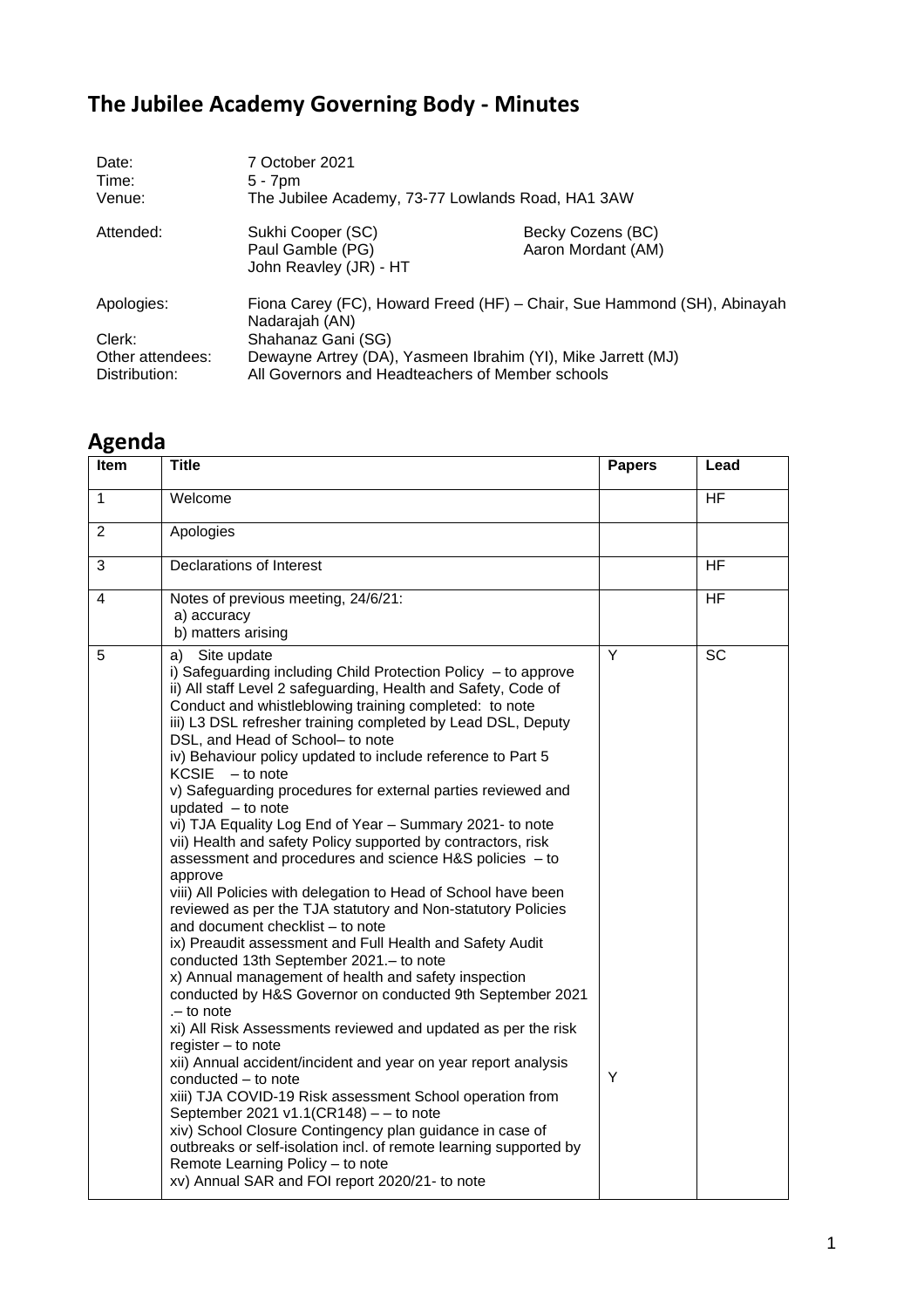|                | xvi) E safety Log Report 2020/21 with comparison statistics - to<br>note<br>xvii) Cyber Essentials for governors Final sign off of ICT Service<br>Provider contract - to note<br>xviii) TJA tutoring Programme 21/22 - to note<br>Finance<br>b)<br>i) Management accounts to 31 August 2021 - to note<br>ii) Virement P1 September 2021 - to approve<br>iii) Agree pay Review Panel - to approve<br>iv) Final Scheme of Delegation - to approve<br>v) Academies Financial Handbook summary of changes - to<br>note<br>vi) Financial regulations and Procedures updated – to approve<br>vii) Risk Register – to note<br>viii) Schedule of Internal Audit visits by Alliotts - to note<br>ix) Governor's waiver for the use of suppliers $2021-22 - to$<br>approve<br>x) Pension Fund FRS102 - to note<br>xi) ESFA Letter to academy trusts dated July 2021 - to note<br>xii) Appointment of Whistleblowing Governor - to approve |   |           |
|----------------|---------------------------------------------------------------------------------------------------------------------------------------------------------------------------------------------------------------------------------------------------------------------------------------------------------------------------------------------------------------------------------------------------------------------------------------------------------------------------------------------------------------------------------------------------------------------------------------------------------------------------------------------------------------------------------------------------------------------------------------------------------------------------------------------------------------------------------------------------------------------------------------------------------------------------------|---|-----------|
| 6              | Report of Executive Headteacher & Head of School including<br>Safeguarding and Well being                                                                                                                                                                                                                                                                                                                                                                                                                                                                                                                                                                                                                                                                                                                                                                                                                                       |   | MJ, JR    |
| $\overline{7}$ | Chair's Report                                                                                                                                                                                                                                                                                                                                                                                                                                                                                                                                                                                                                                                                                                                                                                                                                                                                                                                  |   | <b>HF</b> |
| 8              | AoB (Chair to be notified by the start of the meeting)                                                                                                                                                                                                                                                                                                                                                                                                                                                                                                                                                                                                                                                                                                                                                                                                                                                                          |   | <b>HF</b> |
| 9              | <b>Audit Committee</b>                                                                                                                                                                                                                                                                                                                                                                                                                                                                                                                                                                                                                                                                                                                                                                                                                                                                                                          | Y | YI        |
|                |                                                                                                                                                                                                                                                                                                                                                                                                                                                                                                                                                                                                                                                                                                                                                                                                                                                                                                                                 |   |           |

## **Minutes / Decisions / Actions**

| <b>Item</b>    | minutes                                                                                                                                                                                                                                                                                                                                                                                                                                                                                                                                                                      | Who action? | By<br>when?              |
|----------------|------------------------------------------------------------------------------------------------------------------------------------------------------------------------------------------------------------------------------------------------------------------------------------------------------------------------------------------------------------------------------------------------------------------------------------------------------------------------------------------------------------------------------------------------------------------------------|-------------|--------------------------|
|                | No actions / decisions.                                                                                                                                                                                                                                                                                                                                                                                                                                                                                                                                                      |             |                          |
| $\overline{2}$ | Apologies from FC, HF, SH and AN.                                                                                                                                                                                                                                                                                                                                                                                                                                                                                                                                            |             |                          |
| 3              | Declarations of interests - all Governors present have<br>completed the Register of Interests for 2020/21. There were no<br>declarations of interest for this meeting.                                                                                                                                                                                                                                                                                                                                                                                                       |             |                          |
| $\overline{4}$ | The minutes of the meeting on 24 June 2021 were agreed as a<br>true and accurate record and signed accordingly.<br>New parent governor has been appointed as Abinaya<br>Nadarajah.                                                                                                                                                                                                                                                                                                                                                                                           |             |                          |
| 5              | Election roles were finalised:<br>$\triangleright$ BC elected as Chair<br>$\triangleright$ HF elected as Vice Chair<br>$\triangleright$ FC re-elected as Mental Health link Governor<br>$\triangleright$ PG re-elected as Careers link Governor<br>HF re-elected as GDPR link Governor<br>↘<br>$\triangleright$ SH re-elected as Whistleblowing link Governor<br>$\triangleright$ Tommy Ittu from Ark Elvin Academy has put himself<br>forward as a co-opted/link Governor and if elected will be<br>responsible for Safeguarding, Health & Safety, Pupil<br>premium and SEN | SC/SG/YI    | By next<br>GB<br>meeting |
| 6              | a) Site update                                                                                                                                                                                                                                                                                                                                                                                                                                                                                                                                                               |             |                          |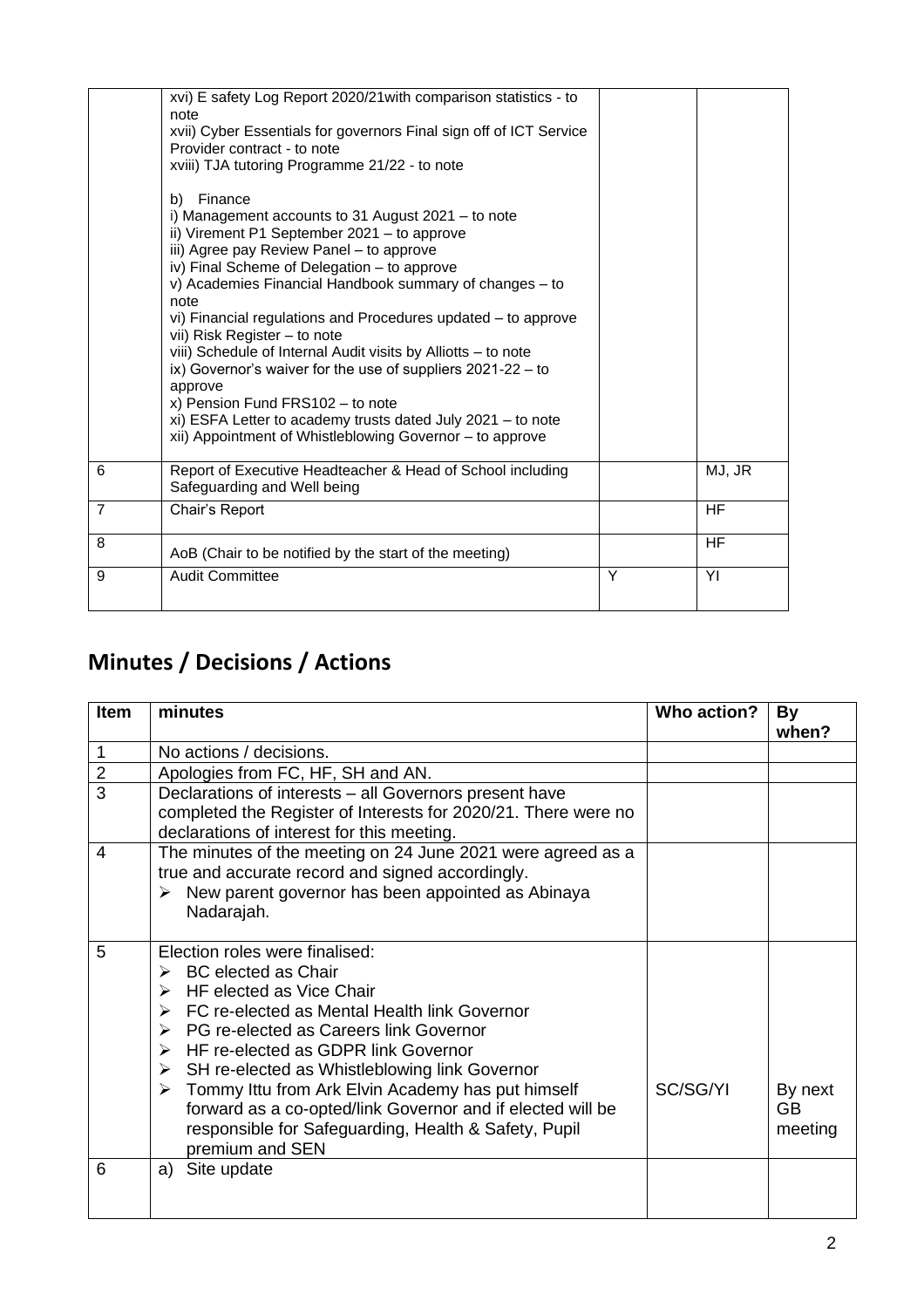| Safeguarding:                                                                                                              |  |
|----------------------------------------------------------------------------------------------------------------------------|--|
| TJA's Safeguarding including Child Protection Policy has been                                                              |  |
| updated in accordance with New KCSIE 2021 guidance issued                                                                  |  |
| which came into effect 1 <sup>ST</sup> Sept 2021. Updates in the policy have                                               |  |
| been clearly recorded against a substantive changes checklist                                                              |  |
| which has been checked by Safeguarding Governor, Becky Cozens,                                                             |  |
| and signed by Head of School and Chair of Governors                                                                        |  |
| Governors noted that all staff received Level 2 safeguarding<br>➤                                                          |  |
| training as well as annual Health and Safety, Code of Conduct and                                                          |  |
| whistleblowing training on 1 <sup>st</sup> September 2021                                                                  |  |
|                                                                                                                            |  |
| Governors signed The Governors Safer working Agreement and<br>➤                                                            |  |
| ICT Acceptable user agreement which confirms<br>Complete the Level 2 Safeguarding training delivered by a                  |  |
| Designated Safeguarding Lead.                                                                                              |  |
| Read Part 1 of 'Keeping Children Safe in Education' published                                                              |  |
| in September 2021                                                                                                          |  |
|                                                                                                                            |  |
| Report any safeguarding concerns including and not limited to<br>reporting: harmful sexual behaviours, peer on peer abuse, |  |
| child criminal exploitation and child sexual exploitation                                                                  |  |
| Aware of the unique risks associated with online safety and                                                                |  |
| follow the Staff ICT User Agreement                                                                                        |  |
| Governors noted Lead DSL, Deputy DSL, and Head of School<br>➤                                                              |  |
| have completed DSL refresher training                                                                                      |  |
| Governors noted the school's Behaviour policy has been updated<br>⋗                                                        |  |
| to include reference to Part 5 KCSIE                                                                                       |  |
| Which includes An explanation of the school's zero-tolerance                                                               |  |
| approach to sexual harassment and violence                                                                                 |  |
| An overview of how the school will manage incidents of peer-                                                               |  |
| on-peer abuse, including sexual harassment and violence                                                                    |  |
| The sanctions that may be given                                                                                            |  |
| How the school will handle malicious allegations                                                                           |  |
| Governors noted the school's Safeguarding procedures for<br>➤                                                              |  |
| managing external parties                                                                                                  |  |
| Governors noted external safeguarding audit arranged for 18th Nov                                                          |  |
| 2021 to be conducted by Vice principal for Ark Elvin - Tommy Ittu.                                                         |  |
| Governors noted End of Year TJA Equality Log - Summary for                                                                 |  |
| 2021                                                                                                                       |  |
|                                                                                                                            |  |
| <b>General Health and Safety</b>                                                                                           |  |
|                                                                                                                            |  |
| Governors noted the school's Health and safety (H&S) Policy has<br>➤                                                       |  |
| been updated and reviewed by Carstens, checked by<br>Safeguarding Governor, Becky Cozens and signed by Head of             |  |
| School and Chair of Governors.                                                                                             |  |
| Governors approved the new contractors' policy, risk assessment<br>➤                                                       |  |
| policy and procedures; and updated Science Health and Safety                                                               |  |
| Policy – which support the main Health and safety policy.                                                                  |  |
| Governors noted that all Policies with delegation to Head of<br>➤                                                          |  |
| School and Governors have been reviewed as per the TJA                                                                     |  |
| statutory and Non-statutory Policies and document checklist.                                                               |  |
| Governors noted that both the Preaudit H&S assessment and Full<br>➤                                                        |  |
| Health and Safety Audit were conducted by Carstens on 13th                                                                 |  |
| September 2021 with Overall rating Good. The highest rating a                                                              |  |
| school can be awarded.                                                                                                     |  |
| Governors noted the Annual Management of Health and Safety<br>➤                                                            |  |
| Inspection which was conducted by BC on 9/9/21 and reviewed by                                                             |  |
| Carstens on 16/09/2021.                                                                                                    |  |
|                                                                                                                            |  |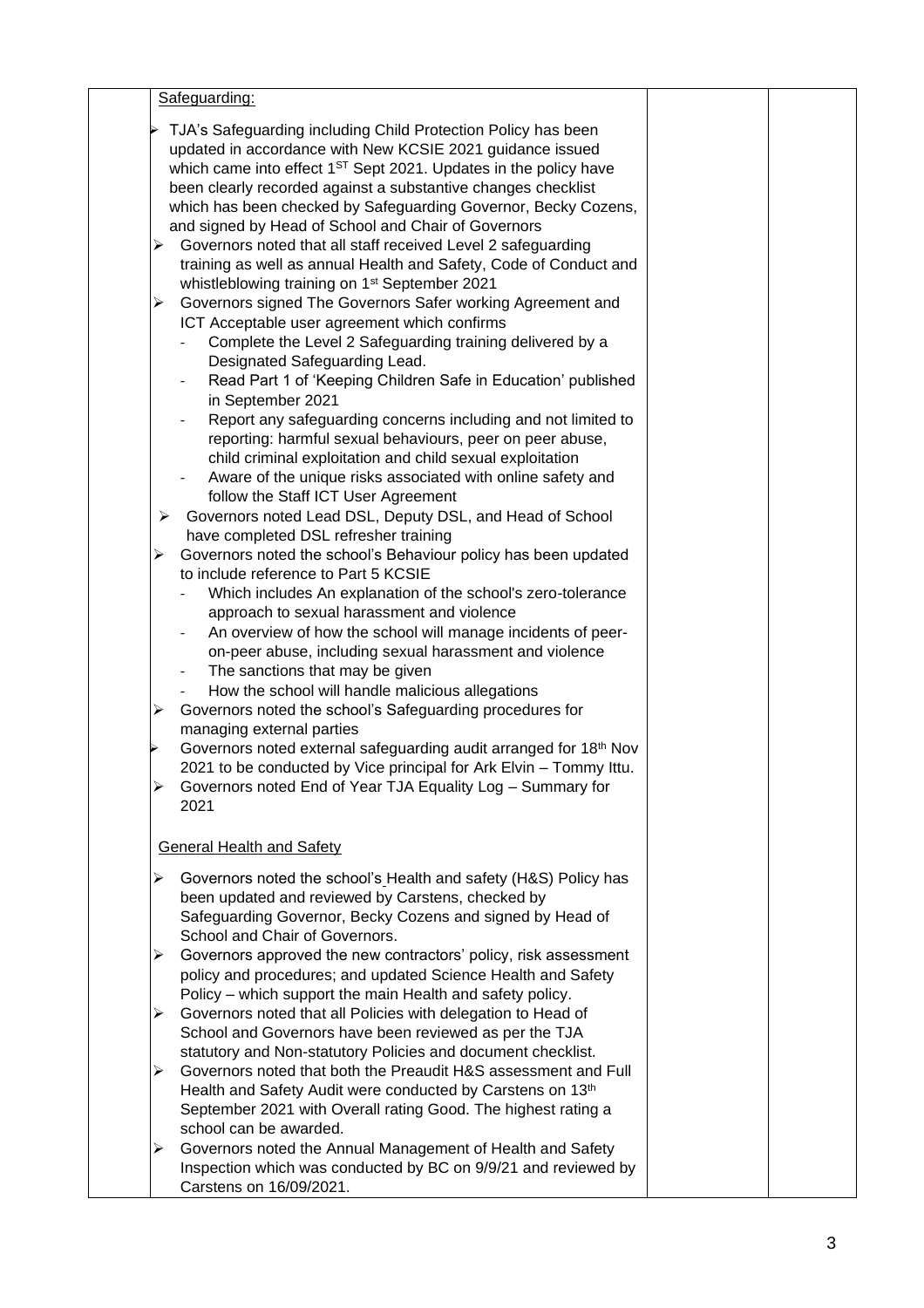| Governors noted All Risk Assessments have reviewed and<br>➤                                                                      |  |
|----------------------------------------------------------------------------------------------------------------------------------|--|
| updated as per the risk register                                                                                                 |  |
| Governors noted the Annual accident/incident and year on year<br>➤<br>report analysis conducted. Which shows a decline in no of  |  |
| incidents and in line with the range and type of incidences in                                                                   |  |
| comparison to other AP's                                                                                                         |  |
|                                                                                                                                  |  |
| <b>Covid Health and Safety</b>                                                                                                   |  |
| 28 positives cases of Covid to date but only one since the beginning                                                             |  |
| this academic year. Up to 5/10/21 TJA have conducted 829 rapid flow<br>tests - 3 of which have been recorded positive            |  |
| Governors noted the school has a COVID-19 Risk assessment that                                                                   |  |
| supports full School operation from September 2021 v1.1(CR148) -                                                                 |  |
| and which has recently been updated to include the vaccination<br>programme which will take place on 4 <sup>th</sup> November    |  |
|                                                                                                                                  |  |
| Governors noted that in response to The Coronavirus Act 2020                                                                     |  |
| Provision of Remote Education (England) Temporary Continuity                                                                     |  |
| (No.2) Direction the school has a<br>School Closure Contingency plan guidance in case of                                         |  |
| outbreaks or self-isolation incl. of remote learning                                                                             |  |
| <b>Remote Learning Policy</b><br>$\overline{\phantom{a}}$                                                                        |  |
| Data Protection                                                                                                                  |  |
| Governors noted the Annual SAR and FOI report 2020/21 which<br>➤                                                                 |  |
| is an increase of 30 requests $-157\%$ increase $-$ due to covid.                                                                |  |
| <b>General ICT</b>                                                                                                               |  |
| Governors noted the E safety Log Report 2020/21 with<br>➤                                                                        |  |
| comparison statistics which shows a decline of incidences.<br>breaches across the year fell into a variety of categories         |  |
| including: Attempted access to Adult Content; Violent Content;                                                                   |  |
| Potential PVE; and attempted access to drug related content.                                                                     |  |
| <b>Cyber Security</b>                                                                                                            |  |
| Changes highlighted in the most recently published Academy<br>➤                                                                  |  |
| Trust Handbook that includes new requirements around:                                                                            |  |
| Cybercrime risk. As an academy TJA must:                                                                                         |  |
| Put in place proportionate controls<br>Take appropriate action where a cyber security incident has                               |  |
| occurred                                                                                                                         |  |
| Get permission from the Education and Skills Funding Agency                                                                      |  |
| (ESFA) to pay any cyber ransom demands                                                                                           |  |
| Further to this The Governors handbook references cyber<br>➤                                                                     |  |
| security, stating: "A school or academy trust's security policy or                                                               |  |
| plan should also include an assessment of cyber security risk.<br>➤                                                              |  |
| TJA is part of the DfE pilot Cyber Essentials accreditation<br>programme in partnership with NCSC and working through the        |  |
| technical security requirements to secure certification and cyber                                                                |  |
| insurance to support the school in case we are compromised by a                                                                  |  |
| cyber-attack.                                                                                                                    |  |
| It is important to note TJA'a RPA (risk protection arrangement)<br>➤<br>the government public sector scheme as an alternative to |  |
| commercial insurance does not include cyber insurance.                                                                           |  |
| Governors noted the Cyber Essentials for governors' paper.<br>⋗                                                                  |  |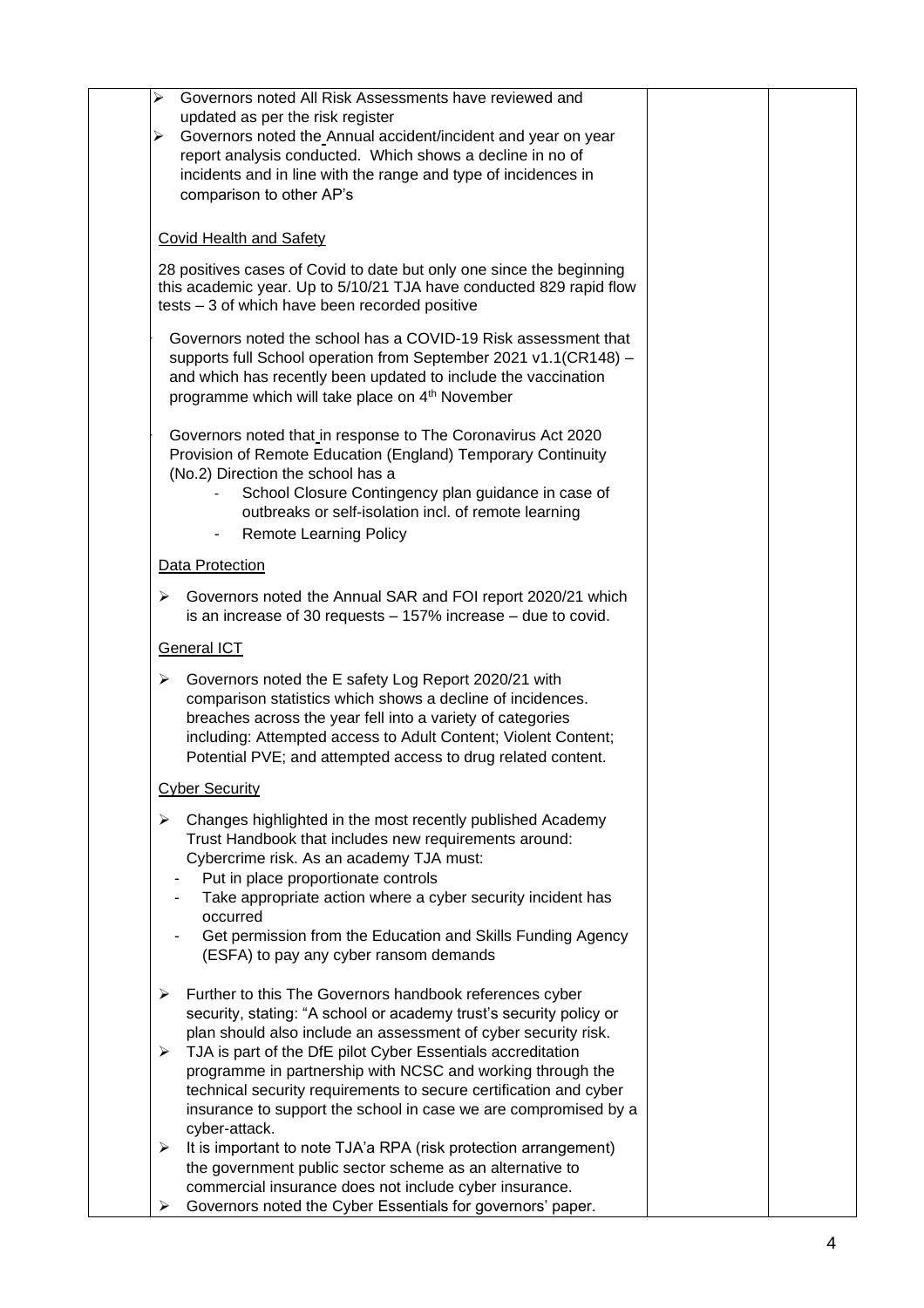| Governors noted After implementation meetings chairs action<br>was required to cover additional costs in year 1 to replace the<br>Cisco firewall with Fortinet and final sign off for ICT Service<br>Provider contract.<br>There is a vast storage capacity via Microsoft 365 which offers                                                                                                                                                                                                                                                                                                                             |  |
|------------------------------------------------------------------------------------------------------------------------------------------------------------------------------------------------------------------------------------------------------------------------------------------------------------------------------------------------------------------------------------------------------------------------------------------------------------------------------------------------------------------------------------------------------------------------------------------------------------------------|--|
| much greater storage security for the school. As a result, we<br>are migrating as many files as possible across to Teams before<br>our servers are upgraded this Oct half term.                                                                                                                                                                                                                                                                                                                                                                                                                                        |  |
| In TJA's migration scope exercise Dropbox was assessed to be a<br>➤<br>vulnerability for the following reasons:<br>Dropbox is entirely controlled by an external company we<br>don't have full control of what happens with the data<br>Should the account be compromised, we cannot be sure that<br>we would ever be able to retrieve any files lost<br>We may also have no way of knowing what data was<br>accessed<br>MS teams for communication and storage has been suggested<br>for of all Governing body activities. Governors agreed MS Teams<br>provides greater cyber security. Accounts are easy to set up. |  |
| The school led tutoring fund                                                                                                                                                                                                                                                                                                                                                                                                                                                                                                                                                                                           |  |
| Cost per pupil of school led tutoring is estimated to be £270 (or<br>➤<br>£18 per 15 hours of tutoring). £203 (75% DFE funded) and £67<br>(25% school funded mostly likely from recovery premium). £203<br>funding is only for 60% of pupil premium students.<br>TJA tutoring Programme 21/22 - Governors noted the following<br>➤<br>Appointed Bauhaus Education to lead school led tutoring<br>Target Group and groupings - currently targeting 13 x Year<br>11's<br>Safeguarding training and checks on tutors completed                                                                                            |  |
| Finance<br>⋗<br>i) Budget monitoring                                                                                                                                                                                                                                                                                                                                                                                                                                                                                                                                                                                   |  |
| Management accounts to 31 August 2021 show income of<br>£1.55m and expenditure of £1.79. Net deficit excluding<br>depreciation stands at £140k against a budgeted deficit of £207k.                                                                                                                                                                                                                                                                                                                                                                                                                                    |  |
| Reserves position at the end of the year is projected at £699k.<br><b>Noted</b>                                                                                                                                                                                                                                                                                                                                                                                                                                                                                                                                        |  |
| Price Bailey will be conducting the final audit week beginning 11<br>October.                                                                                                                                                                                                                                                                                                                                                                                                                                                                                                                                          |  |
| Virement<br>ii)                                                                                                                                                                                                                                                                                                                                                                                                                                                                                                                                                                                                        |  |
| Additional £5k of spending was agreed by the Chair on 24 <sup>th</sup><br>September. This is to replace the firewall and was not included in<br>the original tender approval brought to Governors in June.<br>Approval of a virement of £5k from other ICT budgets to cover the<br>additional capital expense. Approved                                                                                                                                                                                                                                                                                                |  |
| Pay review panel<br>iii)                                                                                                                                                                                                                                                                                                                                                                                                                                                                                                                                                                                               |  |
| Pay review panel will meet and make recommendations. Panel<br>was agreed: PG and FO'S                                                                                                                                                                                                                                                                                                                                                                                                                                                                                                                                  |  |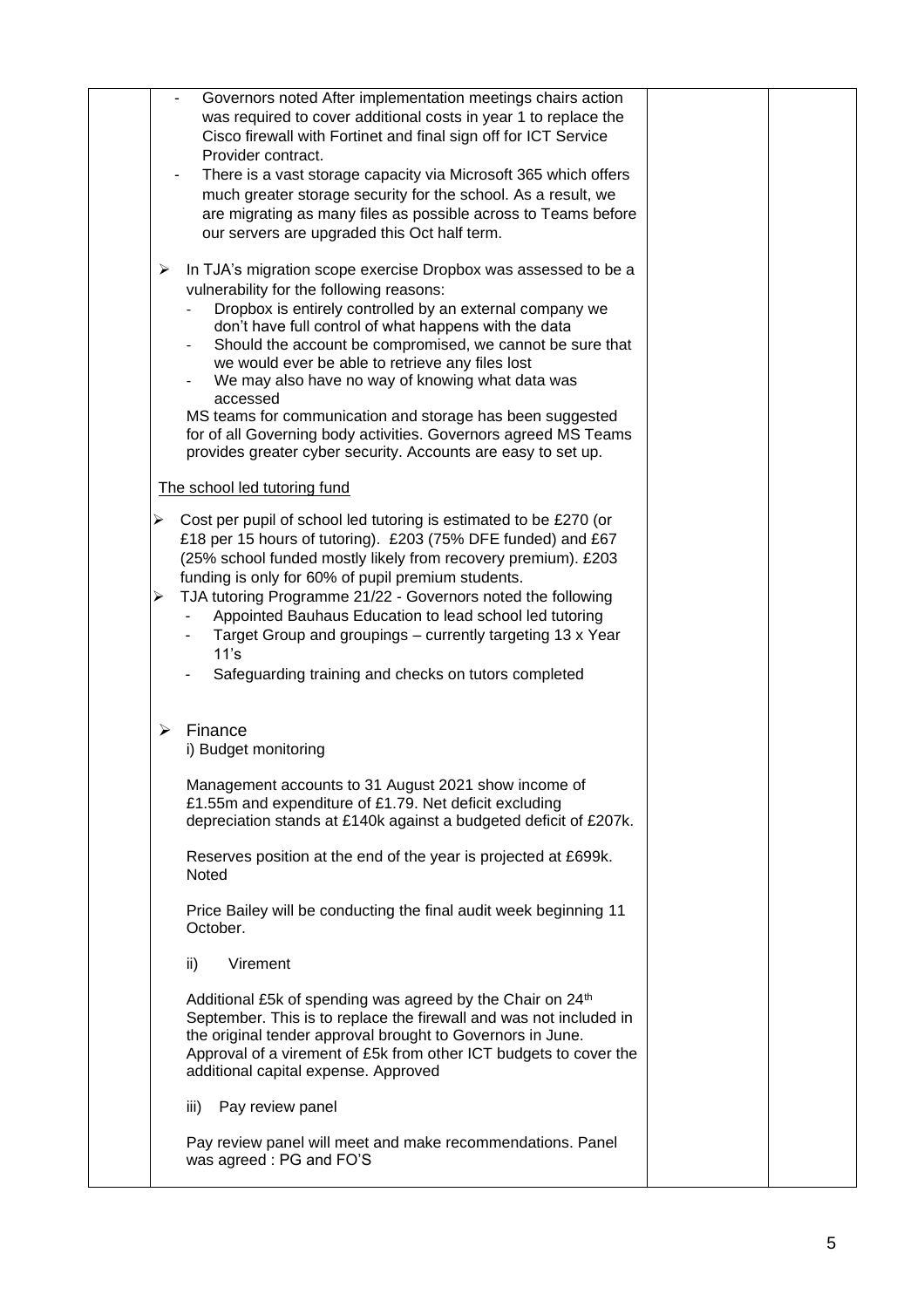|                | Pay policy for Harrow Schools is still in course due to the delay in<br>the STPCD which was issued on 1 October. This will be brought<br>to the December meeting.                                                                                                                                                        |  |
|----------------|--------------------------------------------------------------------------------------------------------------------------------------------------------------------------------------------------------------------------------------------------------------------------------------------------------------------------|--|
|                | iv) Scheme of Delegation                                                                                                                                                                                                                                                                                                 |  |
|                | Draft presented at last GB meeting in June. No change to the<br>final version . Approved                                                                                                                                                                                                                                 |  |
|                | v) Academies Financial Handbook Summary                                                                                                                                                                                                                                                                                  |  |
|                | Changes noted.                                                                                                                                                                                                                                                                                                           |  |
|                | vi) Financial Regulations and Procedures                                                                                                                                                                                                                                                                                 |  |
|                | These were brought to the June meeting and have now been<br>updated with the handbook changes recommended. Approved                                                                                                                                                                                                      |  |
|                | vii) Risk Register                                                                                                                                                                                                                                                                                                       |  |
|                | Reviewed. No changes. Noted                                                                                                                                                                                                                                                                                              |  |
|                | viii) Schedule of Internal Audit visits by Alliotts. Data Returns,<br>Payroll and Risk Assessment - Noted                                                                                                                                                                                                                |  |
|                | ix) Governor' waiver                                                                                                                                                                                                                                                                                                     |  |
|                | Governors Waiver for the use of suppliers - approved                                                                                                                                                                                                                                                                     |  |
|                | xi) Pension Fund FRS 102 - deterioration seen in the pension<br>fund of £326k giving a total deficit of £886k. Noted                                                                                                                                                                                                     |  |
|                | ESFA Letter to Academies 14 July 2021<br>xi)                                                                                                                                                                                                                                                                             |  |
|                | References to the Academy Trust Handbook. The points<br>mentioned are practiced and have been incorporated into this<br>year's Financial Procedures.<br>Covid support<br>Academies Accounts Direction - changes to the Governance &<br>Trustees Report in the accounts.<br>Dates of Financial Returns for 2021/22. Noted |  |
|                | xv) Whistleblowing Governor.                                                                                                                                                                                                                                                                                             |  |
|                | As recommended in the Academies Financial Handbook, SH<br>appointed for this role.                                                                                                                                                                                                                                       |  |
|                | Comments and questions:                                                                                                                                                                                                                                                                                                  |  |
|                | BC thanked SC and YI for their work.                                                                                                                                                                                                                                                                                     |  |
| $\overline{7}$ | Report of Exec Head & Head of School                                                                                                                                                                                                                                                                                     |  |
|                | MJ reported:<br>Currently there are 33 students of which 21 are full time<br>➤<br>and 12 respite. There are 8 outreach students. TJA is fully<br>staffed.<br>TJA has a trained Counsellor on site.<br>➤                                                                                                                  |  |
|                | $\geq$ 2021 Exam results were a great success, the centre QTAG<br>were upheld by the examination awarding bodies. TJA very<br>proud of achievements. These included:                                                                                                                                                     |  |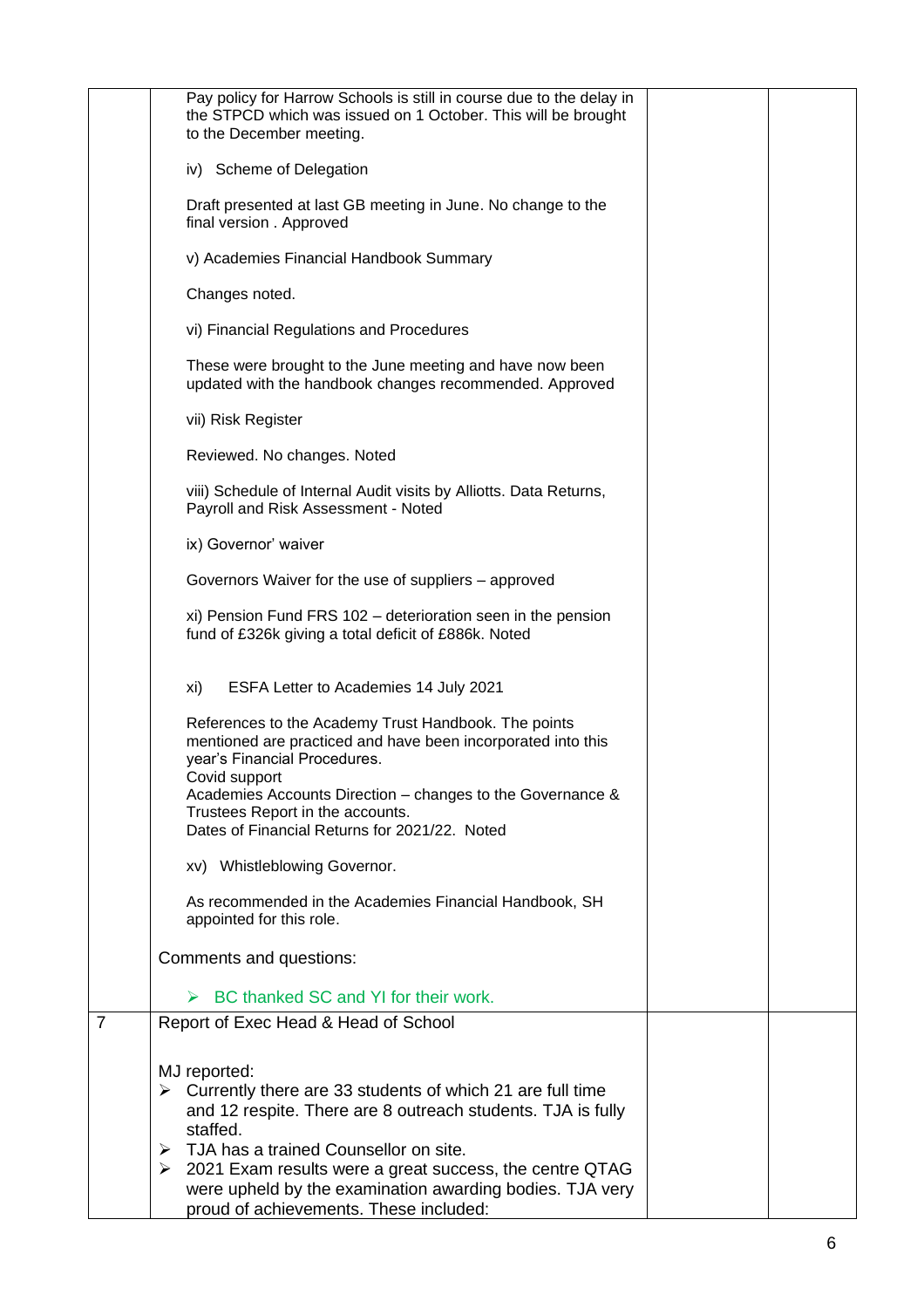| 5 GCSEs $(A*-G/9-1) - 100\% (11/11)$<br>$\circ$                             |    |         |
|-----------------------------------------------------------------------------|----|---------|
| 5 GCSEs (A*- Low C/9-4) inc Eng & Maths - 18%<br>$\circ$                    |    |         |
| (2/11)                                                                      |    |         |
| 1 GCSE $(A^*$ -G/9-1) – 100% (11/11)<br>$\circ$                             |    |         |
| 1 GCSE $(A*-C/9-5) - 27%$ (3/11)<br>$\circ$                                 |    |         |
| Average Progress 8 Score is -0.17.<br>$\circ$                               |    |         |
| Individual students achieved exceptionally well. Overall, 10<br>≻           |    |         |
| out of 11 students made accelerated progress across their                   |    |         |
| GCSEs. Compared with National and London AP schools,                        |    |         |
| TJA has performed above the average for most categories.                    |    |         |
| $\triangleright$ The curriculum framework is being streamlined since        |    |         |
| changes have been introduced last inspections, a section 5                  |    |         |
| is due, as a result staff are being upskilled through CPD                   |    |         |
| and lesson planning is being changed to align to new                        |    |         |
| terminology.                                                                |    |         |
| Teaching staff have completed performance management<br>➤                   |    |         |
| documentation and target setting for 2021/22. Governors                     |    |         |
| will approve documentation.                                                 |    |         |
| $\triangleright$ PG praised TJA's results and requested a presentation that |    |         |
| would provide Governor's information about the key things                   |    |         |
| TJA is doing to improve Teaching & Learning. This is so                     | MJ | By next |
| that Governors would we be able to explain methodology in                   |    | GB      |
| detail if required at an Ofsted Inspection. MJ suggested that               |    | meeting |
| Nimet Hirani will come to talk at a future GB meeting to                    |    |         |
| discuss the details in the School development plan.                         |    |         |
|                                                                             |    |         |
| DA provided an update on post 16 destinations:                              |    |         |
| $\triangleright$ Despite 2020/21 being an unsettled year, 100% (10) of      |    |         |
| students left TJA with a confirmed Post-16 Pathway:                         |    |         |
| $\circ$ 6 (60%) students have applied for Level 1 courses                   |    |         |
| 2 (20%) students have applied for Level 2 courses<br>$\circ$                |    |         |
| 2 (20%) students have applied for Level 3 courses<br>$\circ$                |    |         |
| $\triangleright$ Students have moved onto the following colleges -          |    |         |
| Stanmore, City of Westminster, Barnet & Southgate and                       |    |         |
| Harrow.                                                                     |    |         |
| > During lockdown students were still able to undertake a                   |    |         |
| number of careers focussed workshops including Virtual                      |    |         |
| Open Days and CV Writing. All students were assigned                        |    |         |
| Academic Mentors supporting them through their journey.                     |    |         |
| $\triangleright$ Financial management was included in their lockdown        |    |         |
| learning which was useful.                                                  |    |         |
| DA arranged one to one virtual meetings to track progress.<br>➤             |    |         |
| One challenge was planning a pathway, there was a lot                       |    |         |
| more uncertainty. Ultimately a successful end result.                       |    |         |
| DA contacted past unemployed students from 2020/21 to<br>➤                  |    |         |
| offer help with application for jobs, the offer has not yet                 |    |         |
| been taken up but will be followed up.                                      |    |         |
| $\triangleright$ For 2018/19, of the seven students who are still in        |    |         |
| education, 3 are now at university. For 2017/18, the number                 |    |         |
| at university is two, and for all other years dating back to                |    |         |
| 2013/14, there is at least one student who has graduated                    |    |         |
| from university.                                                            |    |         |
| At least 50% of students are contactable, which is really<br>➤              |    |         |
| positive.                                                                   |    |         |
|                                                                             |    |         |
| <b>Questions and comments:</b>                                              |    |         |
|                                                                             |    |         |